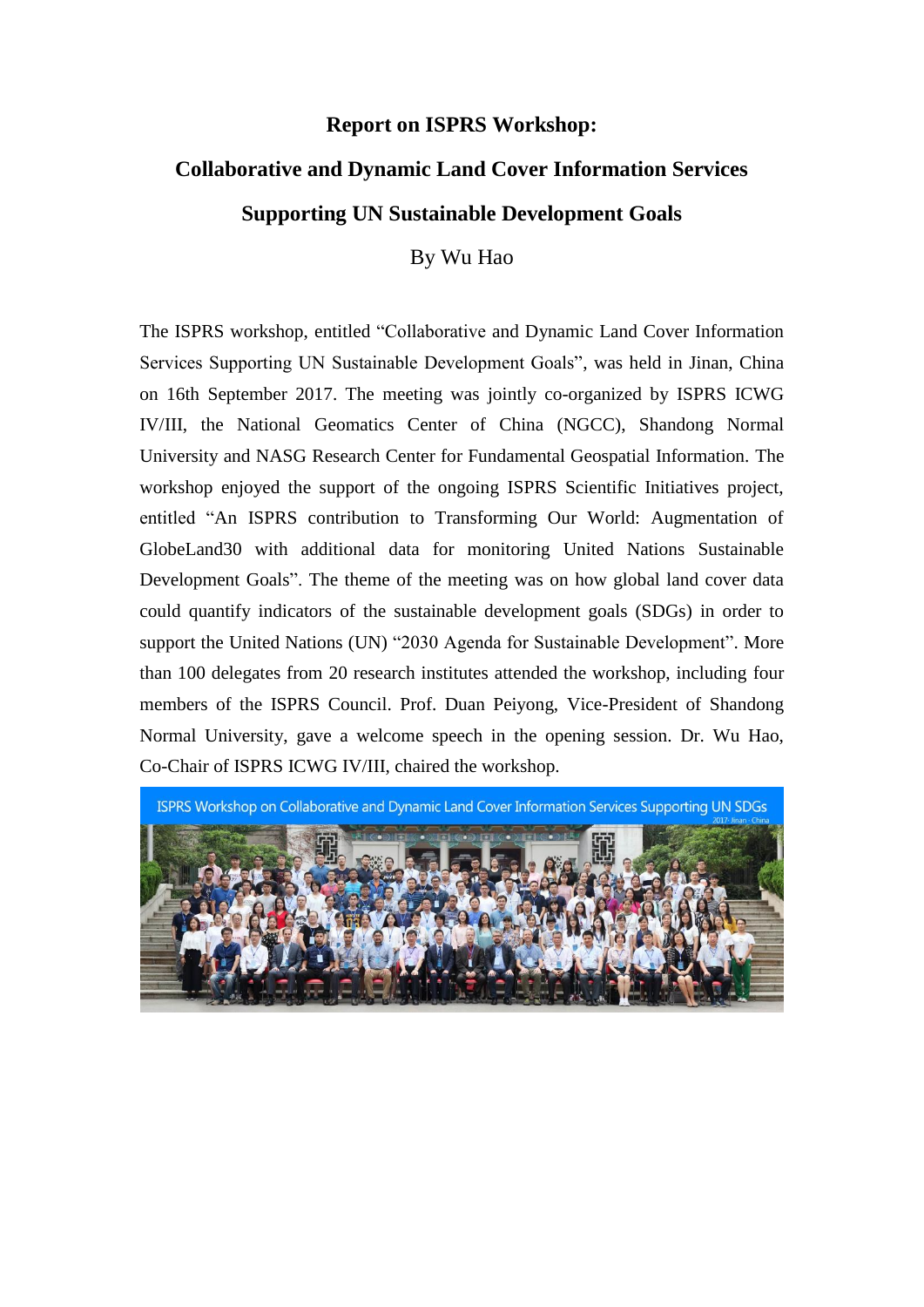

The one-day workshop was comprised three technical sessions: Land Cover Processing and Mapping; Big Data and Web Service Computing; quantification of SDG indicators based on land cover and other datasets. 23 oral presentations, including two invited talks, were given. The invited presentations were 1) "GlobeLand30 data mining for assessment of SDG 15", given by Prof. Liu Chuang from Institute of Geographic and Sciences and Natural Resources Research; 2) "Large-area Land Cover and Land Cover Change Monitoring using Remote Sensing and Multisource Data: Status and Opportunities" given by Prof. Yang Limin from ICSU Future Earth Engagement Committee. After the technical sessions, Prof. Jon Mills of Newcastle University announced the "Call for participation in Atlas Challenge competition" and outlined the competition rules (see link at end). Dr. Ti Peng, Southwest Jiaotong University, then gave a short demonstration of a prototype dynamic Atlas that can be used to visualize the SDGs.





All of the sessions were organized in a single track and were well attended. Some of the particular topics and issues addressed in the discussion sessions included:

- Awareness that collaborative and dynamic land cover information services will improve on-demand generation, facilitate efficient data sharing, and enhance the value-added applications of land cover information;